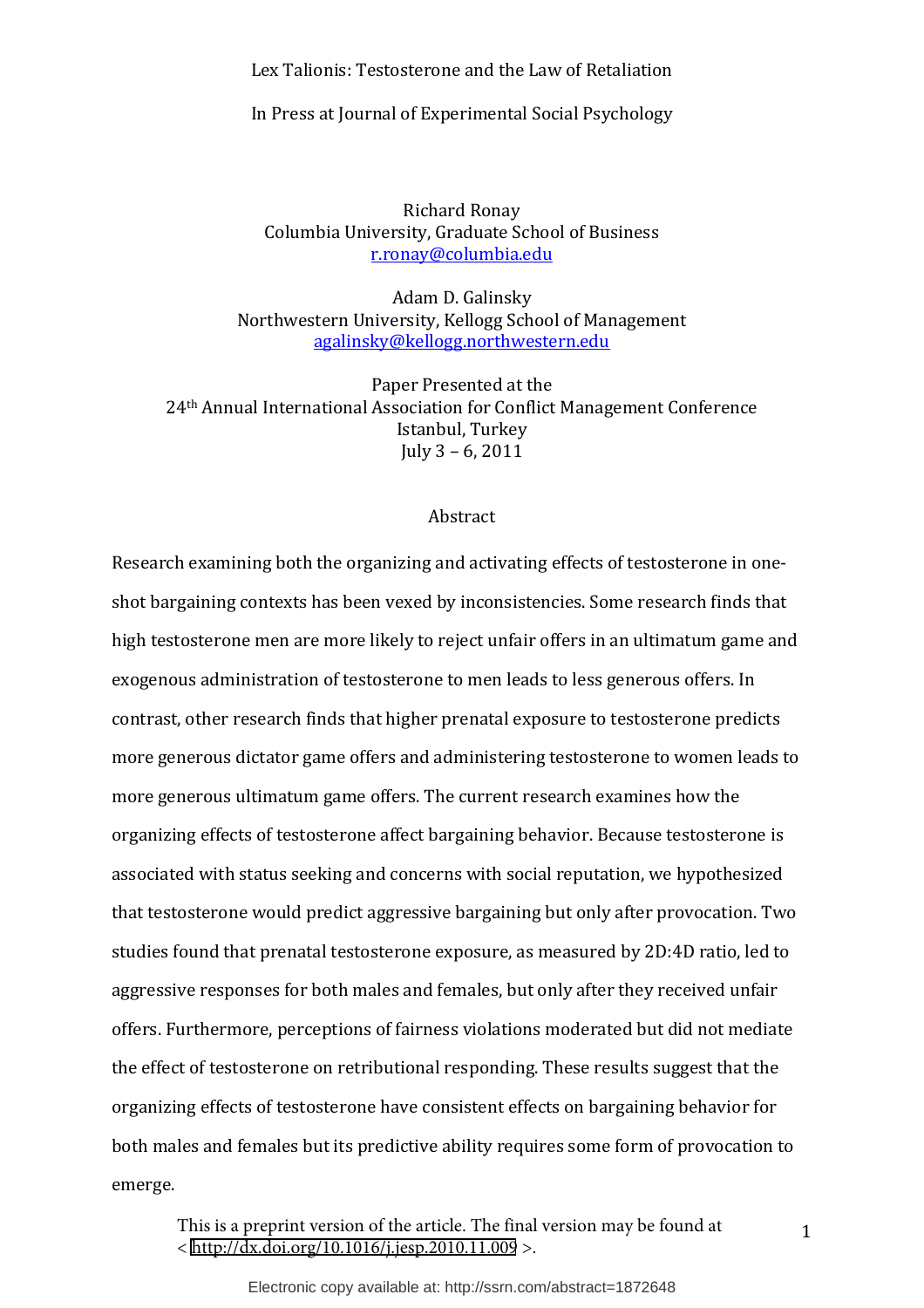Perhaps the greatest adversary to homo economicus models of economic rationality is human emotion and nowhere is the lack of fit between gut reactions and optimal strategies more striking than in one-shot bargaining contexts. Take the ultimatum game; two players are given the opportunity to divide a sum of money between them. One player takes the role of the proposer and offers a portion of the sum to the responder who can either accept or reject that offer. Acceptance results in the money being divided according to the proposed proportions. Rejection of the offer condemns both parties to receive nothing. Although strict adherence to the principle of economic rationality dictates that any offer above zero should be accepted, people reliably reject offers beneath 20% (Camerer, 2003).

These spiteful rejections, although economically curious, make sense outside of true one-shot bargaining contexts. In small, stable groups with repeated interactions, accepting exploitative offers can have long-term consequences by encouraging future exploitation. As a result, especially with the possibility of repeated interaction, social exchange defaults to the principles of reciprocity (Gouldner, 1960).

The degree to which hostility is reciprocated and exploitation is rejected is likely influenced by one's level of concern with social status and challenge. Because the hormone testosterone is associated with status seeking and competition (Archer, 2006; Josephs, Sellers, Newman, & Mehta, 2006; Mazur & Booth, 1998), one might expect individual differences in testosterone to be influential in determining just how hard an individual pushes back in the face of potential exploitation. However, research examining the role of testosterone in bargaining contexts has been vexed by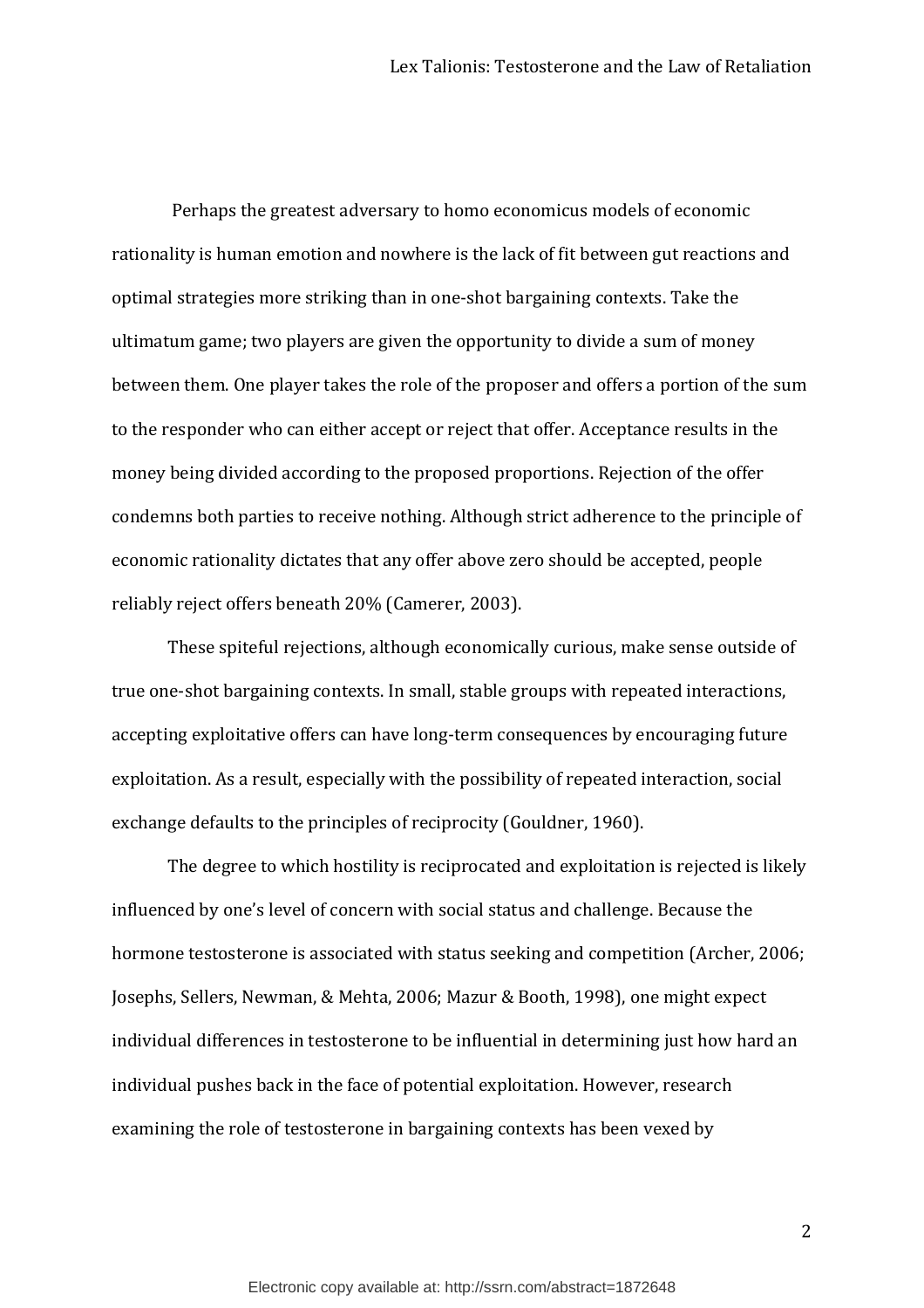inconsistencies. We first turn to the literature on circulating testosterone and then discuss studies exploring the organizing effects of testosterone on bargaining behavior. The Effects of Circulating Testosterone on Bargaining Behavior

Consistent with this association between testosterone and status concerns, men and women with higher levels of circulating basal testosterone are more likely to reject unfair offers in an ultimatum game (Burnham, 2007; Mehta & Beer, 2010). Curiously however, the administration of testosterone has been shown to lead to both less generous offers for men (Zak et al., 2009) and more generous offers for women (Eisenegger et al. 2010).

One possible explanation for this inconsistency is that systematic differences in the level of social challenge or provocation across these studies may have been pivotal in shaping their differential effects. Indeed, the mixed results present in the literature seem to vary according the level of provocation. Burnham (2007), and Zak et al. (2009) primed a competitive frame by inviting participants to play as both proposer and responder simultaneously, and Mehta and Beer (2010) measured responses to unfair offers. In contrast, Eisenegger et al. (2010) had participants anonymously play the role of either proposer or responder with no opportunity for reciprocity.

Consistent with findings that testosterone is most predictive of behavior under conditions of social challenge and status competition, we propose that testosterone does not motivate aggressive social exchanges per se, but rather increases the appeal of lex talionis, or retributive justice. Our central hypothesis is that testosterone will predict bargaining behavior equally for both sexes but only after provocation (i.e., receiving unfair offers). To test this proposition, we used a measure of testosterone that captures its organizing effects and is also relatively impervious to contextual influences. Testosterone's Organizing Effects on Bargaining Behavior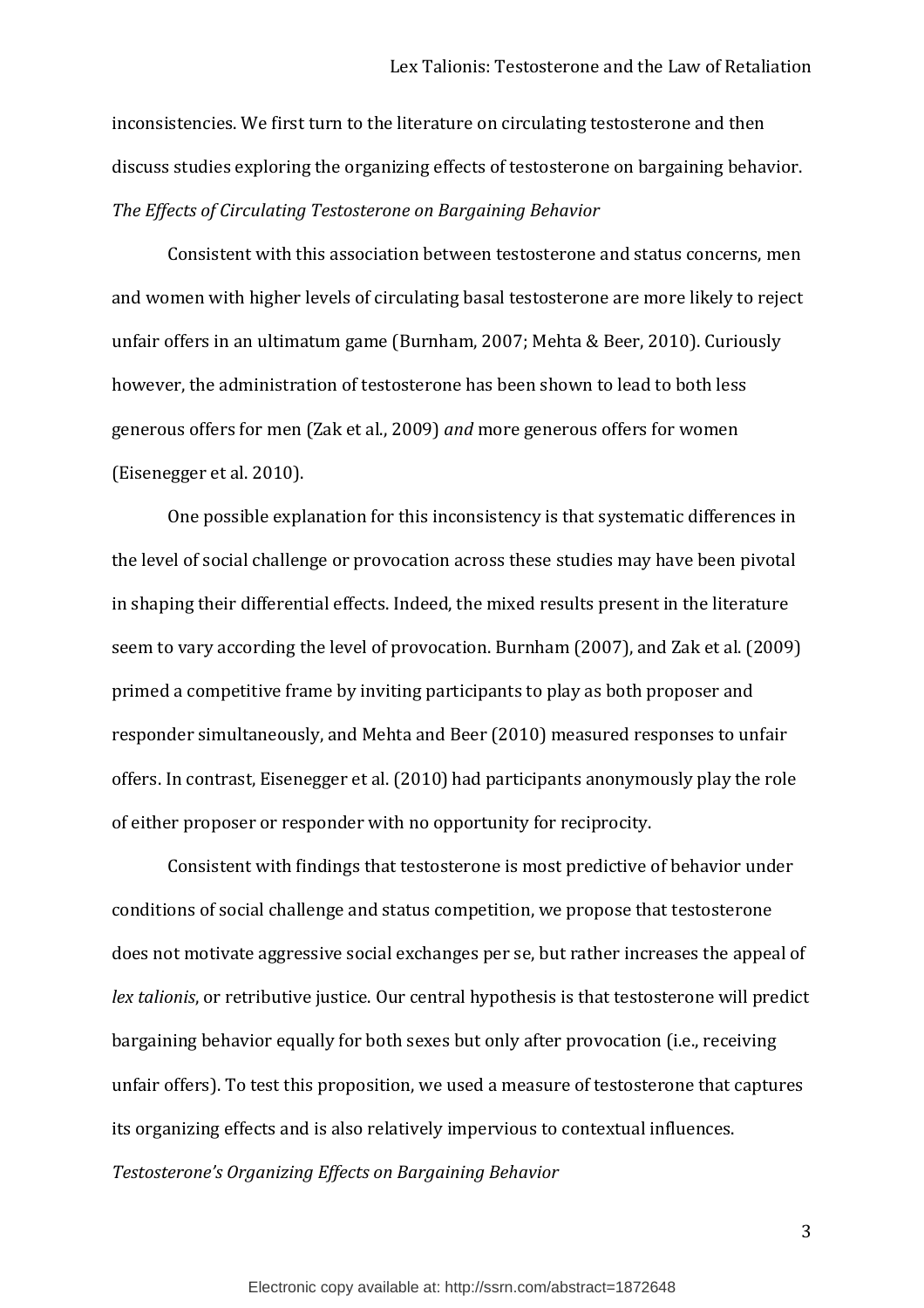Testosterone not only has activating effects that emerge from both endogenous circulating levels and exogenous administration of the hormone, but it also has organizing effects on how the brain develops through prenatal exposure to this hormone (Manning, 2002). One marker of in utero androgen exposure is the ratio between the length of the index finger (2D) and the ring finger (4D), with lower ratios indicating exposure to higher levels of androgens during prenatal development (Manning, 2002). Although the correlation between 2D:4D and circulating testosterone is at best unreliable (Campbell et al., 2010; Hönekopp et al., 2007; Manning et al., 1998; Sanchez-Pages et al., 2010), research examining 2D:4D and bargaining behavior has produced results that are conceptually consistent with findings from experiments measuring circulating testosterone (Van den Bergh & Dewitte, 2006; Millet & Dewitte, 2009).

As our lex talionis theory would predict, the effect of 2D:4D on ultimatum game behavior appears to be constrained by the presence or absence of competitive cues. Consistent with comparable designs that measure circulating testosterone (Burnham, 2007; Zak et al. 2009), Van den Bergh and Dewitte (2006) implicitly primed competition by having participants simultaneously assume the roles of proposer and responder and found that males with lower digit ratios set higher thresholds for acceptance. However, in a dictator game that removed the potential for competition, lower digit ratios are associated with more generous offers (Millet & Dewitte, 2009). This latter finding conceptually replicates the results from the Eisenegger et al. (2010) study in which they exogenously administered testosterone and had proposers make offers anonymously with no opportunity for retaliation. In the absence of social challenge, testosteroneinduced reputational concerns appear to have motivated generosity, just as testosterone seems to motivate retributional responding following a challenge.

 $\overline{4}$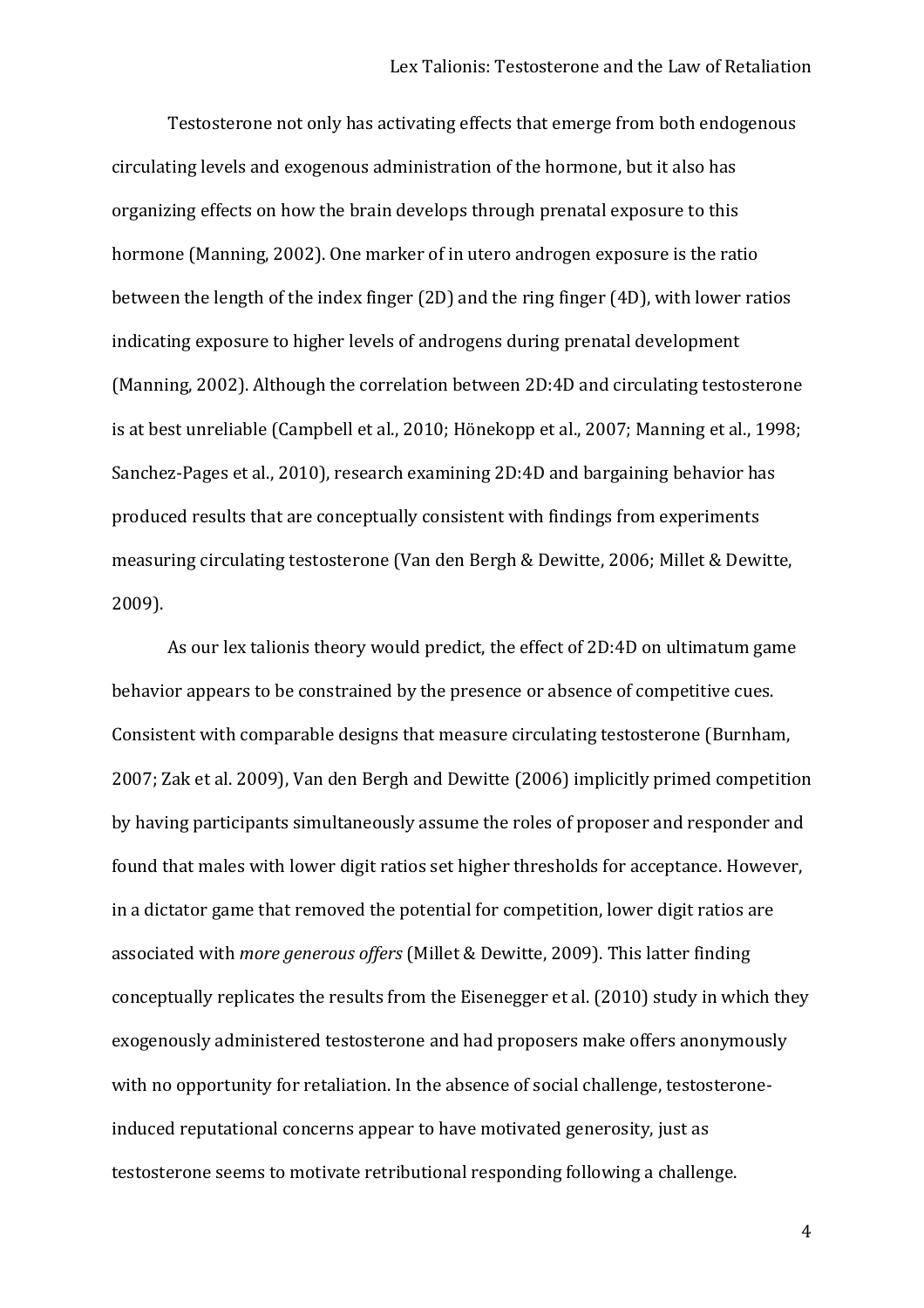In the current research, we chose to focus on the organizing effects of testosterone. Our primary reason for using this measure was due to its temporal stability. Circulating testosterone is subject to diurnal (Touitou & Haus, 2000), social (Booth, Granger, Mazur, & Kivlighan, 2006; Edwards, 2006) age-related, and major life event fluctuations such as marriage (McIntyre et al. 2006) and paternity (Gray, Yang, & Pope, 2006). In addition, Eisenegger et al. (2010b) suggested that pre-experiment acts of aggression can inflate circulating testosterone levels and thus the relative stability of 2D:4D also circumvents concerns over reverse causality.

We conducted two experiments to examine the relationship between social challenge and the organizing effects of prenatal testosterone exposure, as measured by 2D:4D. Our main hypothesis is that the organizing effects of testosterone do not motivate aggressive social exchanges per se, but rather increase the appeal of lex talionis, or retributive justice. That is, we propose that testosterone will predict aggressive bargaining for both males and females but only after provocation (i.e., receiving unfair offers). By having the game played face-to-face, and having players switch roles for a surprise second round, we were able to use return offers as a measure of retaliation.

Experiment 1: Testosterone and Retributive Justice

Participants. Forty-eight first year psychology students (28 male) with a mean age of 19 (SD=1.91) participated in exchange for course credit.

Ultimatum Game. Participants arrived at the lab and took part in what was ostensibly a one-shot negotiation. The ultimatum game was played face-to-face for real cash stakes of \$40 and participants were informed in the event of an agreement being reached they would keep the money at the conclusion of the experiment. The cash was placed on the table in \$5 notes between the two parties. The rules of the game were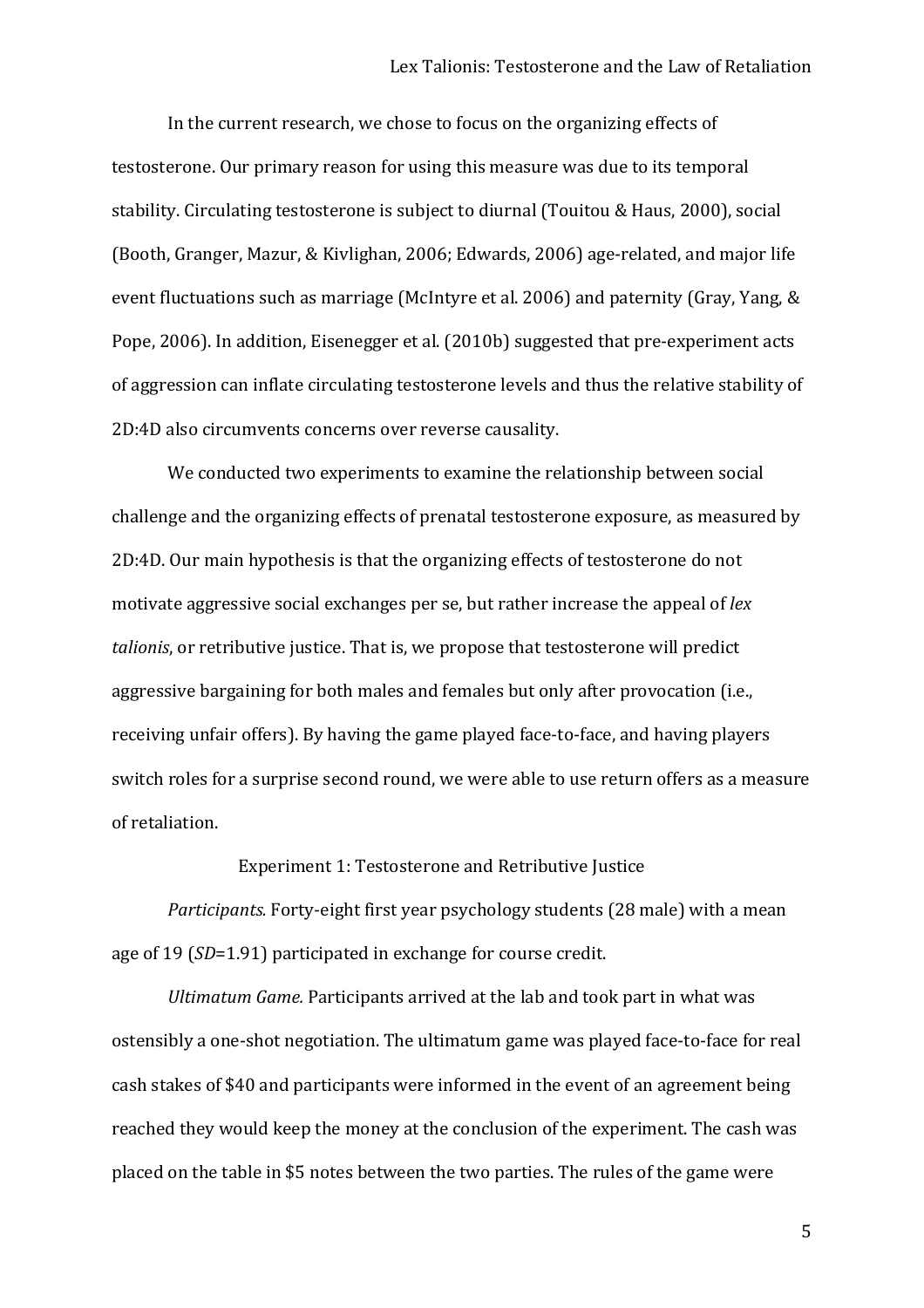explained and all participants were told that there would be only one round of the game and that they would be playing the part of the responder. All participants then received a very low offer of \$5 from a same-sex confederate.

Participants were then told that there would in fact be one more round of the ultimatum game with the roles reversed and participants proposing a division of a different \$40. By reversing the roles, we gave participants the opportunity to retaliate for the low offer they received in the first round.

Digit Ratio. To control for any confounding effects arising from priming folk theories regarding testosterone (Eisenegger et al., 2010), testosterone was not mentioned at any point during data collection. Images of participants' right hands were acquired via a flatbed scanner at the conclusion of the experiment and second and fourth digits subsequently measured from the ventral proximal crease of the digit to the tip of the finger. Where there was a band of creases at the base of the digit we measured from the most proximal crease (Millet & Dewitte, 2007).

Digit ratio was calculated by dividing the length of the 4<sup>th</sup> digit on the right hand by the length of the 2<sup>nd</sup> digit on the right hand (Manning, 2002; Ronay & von Hippel, in press). The digit ratio of males ( $M = .95$ ,  $SD = .03$ ) did not differ from females ( $M = .97$ ,  $SD = .03$ ,  $t(46) = 1.47$ ,  $p = .15$ ,  $d = .43$ .

## Results

Rejection Rate. As expected, the face-to-face context resulted in a high rejection rate across the sample<sup>1</sup>, 71%, SE=13%. There was no relationship between digit ratio and the dichotomous variable of offer acceptance Wald=.09, p=.76.

<sup>&</sup>lt;sup>1</sup> Rejection rates tend to be lower when participants are economics students with exposure to game theory (e.g. Burnham, 2007).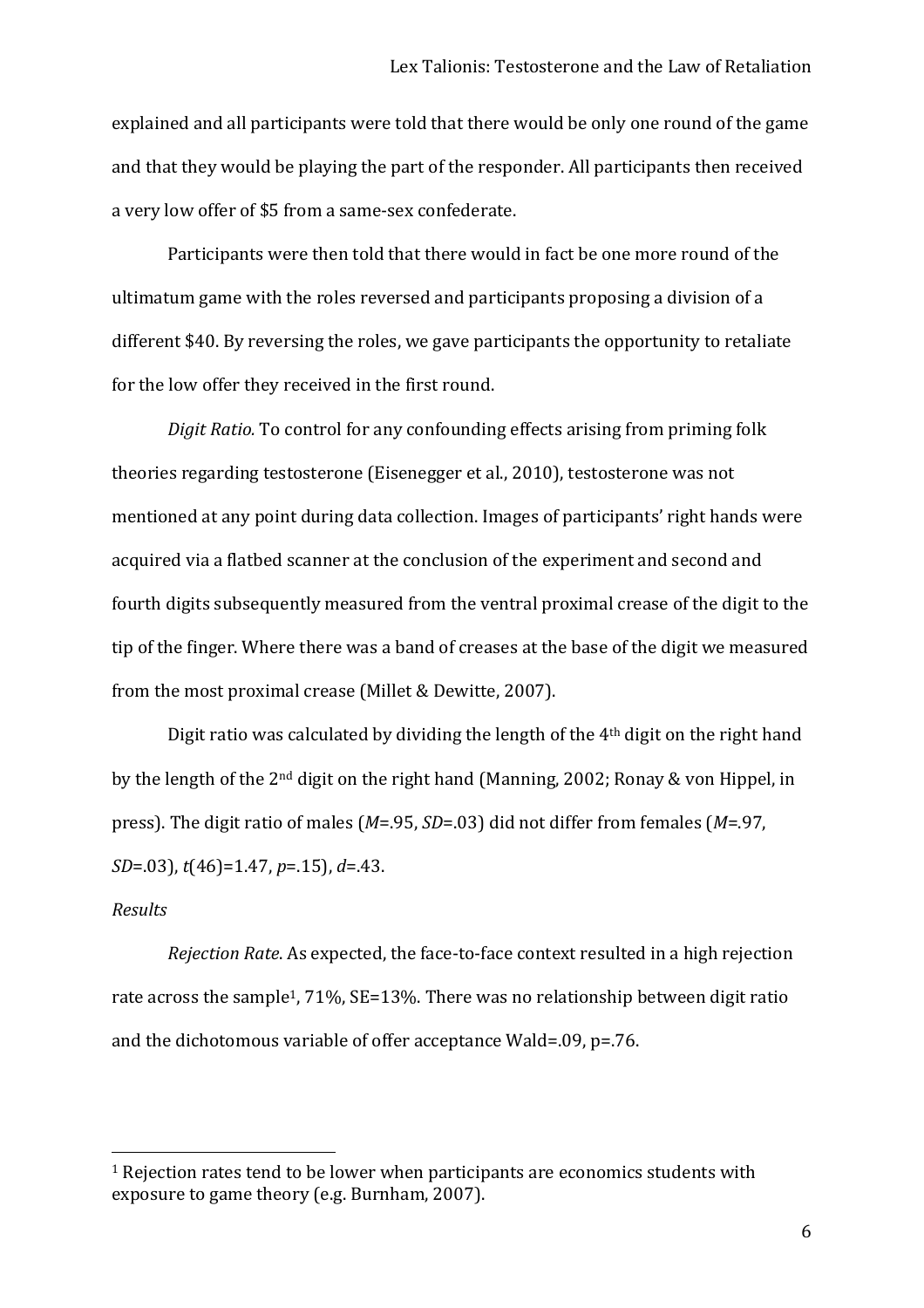*Return Offers.* Return offers ranged from 5 to 20, *M*=14.48, *SD*=5.86. Consistent with predictions, regressing return offers on digit ratio and gender revealed a main effect for 2D:4D such that participants whose digit ratios reflected higher levels of prenatal testosterone exposure made lower return offers  $\beta$ =.44  $t$ (45)=3.20,  $p$ <.01. There was no main effect for gender,  $β=06$  *t*(45)=.39, *p*=.70, nor was the interaction between gender and 2D:4D significant,  $β = 0.02$ ,  $t(44) = 0.16$ ,  $p = 0.87$ . Even analyzed separately, testosterone predicted lower return offers for both men ( $\beta$ =.43,  $p$ =.02) and women ( $\beta$ =.43,  $p$ =.056). Participants higher in prenatal exposure to testosterone retaliated for the low offers they received earlier by now offering low offers themselves and this was true for both males and females.

#### *Experiment 2: Is Social Challenge a Necessary Condition?*

Although consistent with our predictions, one limitation of Experiment 1 is that we did not manipulate whether the initial offers were fair or not, leaving it unclear if this is a necessary element in the testosterone-retaliation link. It could be that individuals with low digit ratios are *always* more aggressive, rather than simply being more prone to retributional responding as we have proposed. Experiment 2 manipulated the fairness of the initial offers to test whether the effect of Experiment 1 would emerge only following provocation.

Experiment 1 also provided no indication of the psychological mechanisms underlying the relationship between 2D:4D and aggressive retaliation. As perceived fairness has been invoked as a universal explanation for the rejection of low offers in ultimatum games (Henrich et al., 2010), one possibility is that higher levels of prenatal testosterone exposure increase perceptions that fairness has been violated. If this is the case, then perceived fairness should mediate the relationship between testosterone and return offers.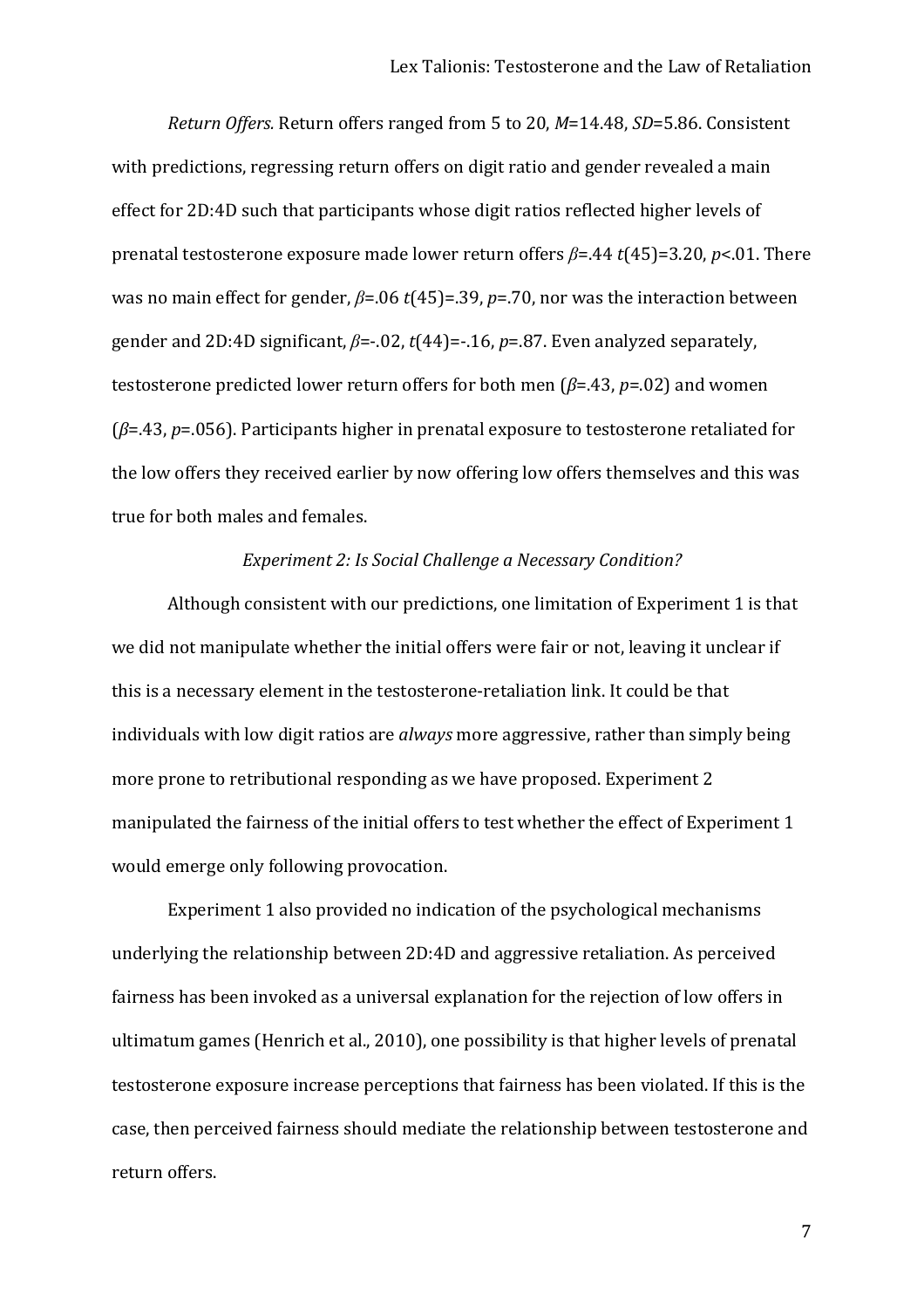An alternative possibility is that individual differences in testosterone have no direct bearing on how fair one perceives an offer to be; rather testosterone's effects may lie in moderating behavioral responses to fairness violations. That is, a moderating effect of perceived fairness would suggest that all participants perceive low offers to be unfair, but only those with higher levels of testosterone are willing to act on their sense of unfairness by responding with retribution (i.e. offering low offers themselves). Experiment 2 therefore measured participants' perceptions of fairness to see whether either might mediate or moderate the relationship between testosterone and aggressive responding.

Participants. Having found no sex effect in Experiment 1 we switched to a maleonly sample for Experiment 2. Forty-one male first year psychology students with a mean age of 19 years (SD=2.12) participated in exchange for course credit. Participants were randomly allocated to a fair ( $n=20$ ) or unfair ( $n=21$ ) condition and paired with a male confederate, who was ostensibly another participant in the experiment.

Fairness Manipulation. As in Experiment 1, the ultimatum game was played for real cash stakes of \$40 and participants were informed that in the event of an agreement being reached they would keep the money at the conclusion of the experiment. All participants were first allocated the role of responder in the ultimatum game. In the fair condition the confederate offered \$20. In the *unfair condition* the confederate offered \$5. After deciding whether they would accept the offer, participants privately responded to the question, "How fair do you feel the offer you received was?" on a 5-point scale (1 being extremely unfair and 5 being extremely fair).

In a surprise second round, the game roles were reversed; the participant divided an additional sum of \$40 and offered a portion to the confederate. **Results and Discussion**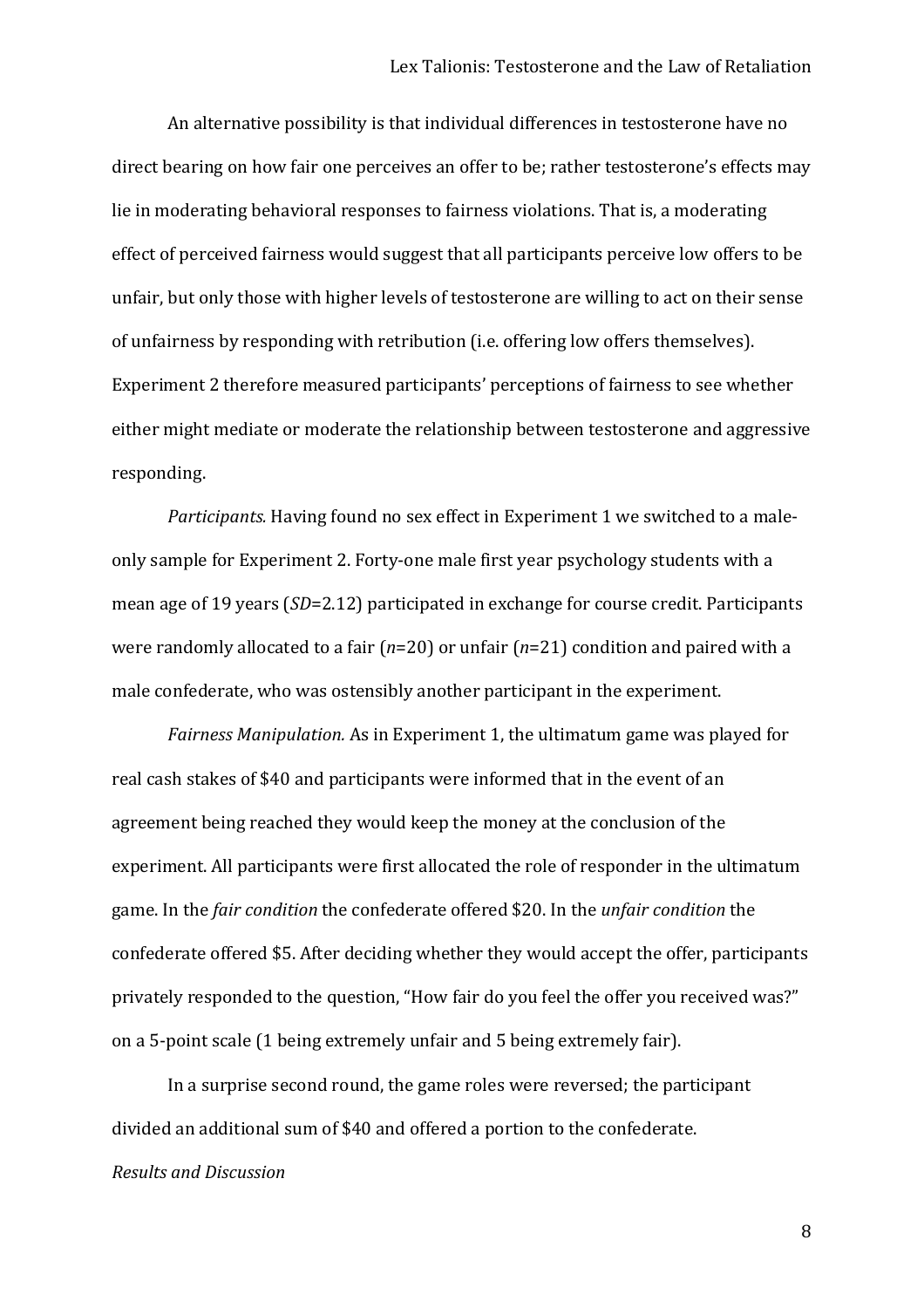Rejection Rate. Consistent with previous studies (Mehta & Beer, 2010) participants were more likely to reject unfair offers  $(M=67\%, SE=10\%)$  than fair offers,  $(M=5\%, SE=5\%)$ ,  $F(1,39) = 27.05$ ,  $p < 01$ . As in Experiment 1, this effect of condition on acceptance was unaffected by digit ratio ( $M = 95$ ,  $SD = 02$ ),  $Wald = 73$ ,  $p = 39$ .

Return Offers. Return offers ranged from 10 to 20, M=19.25, SD=2.45 in the fair condition, and from 5 to 20, M=13.81, SD=5.46 in the unfair condition. Consistent with results from Experiment 1, digit ratio was a significant predictor of return offers  $\beta$ =.38,  $t(37)=3.48$ , p<.01. However, there was also a significant interaction between digit ratio and condition  $\beta$ =.30, t(37)=2.72, p=.01. In the unfair condition, digit ratio predicted the size of return offers; participants whose digit ratios reflected higher prenatal testosterone exposure made lower return offers  $\beta$ =.52, t(19)=.66, p<.01. In contrast, digit ratio did not predict responses in the fair condition  $\beta$ =.18, t(18)=.17, p=.49 (see Figure 1).

Prenatal testosterone exposure affects responses to, but not perceptions of fairness. Regressing perceived fairness onto condition and 2D:4D revealed a significant main effect for condition (for the fair condition  $M=4.80$  (SD=.41) and for the unfair condition  $M=1.62$  (SD=.74)),  $\beta$ =-.94, t(37)=-16.86, p<.01. However, digit ratio was unrelated to perceived fairness,  $\beta$ =-.01, t(37)=-.01, p=.99, as was the interaction between condition and digit ratio  $\beta$ =.08, t(37)=1.42, p=.16, thus violating the necessary conditions for mediation (Muller, Judd, Yzerbyt, 2005).

We next tested whether digit ratio moderated the relationship between perceived fairness and return offers. Regressing return offers onto digit ratio and perceived fairness revealed main effects for both digit ratio,  $\beta$ =.41  $t$ (37)=3.54, p<.01, and perceived fairness,  $\beta$ =.59, t(37)=5.06, p<.01. An interaction between digit ratio and perceived fairness also emerged,  $\beta$ =-.24,  $t(37)$ =-2.15,  $p<0$ 5. Among low-digit-ratio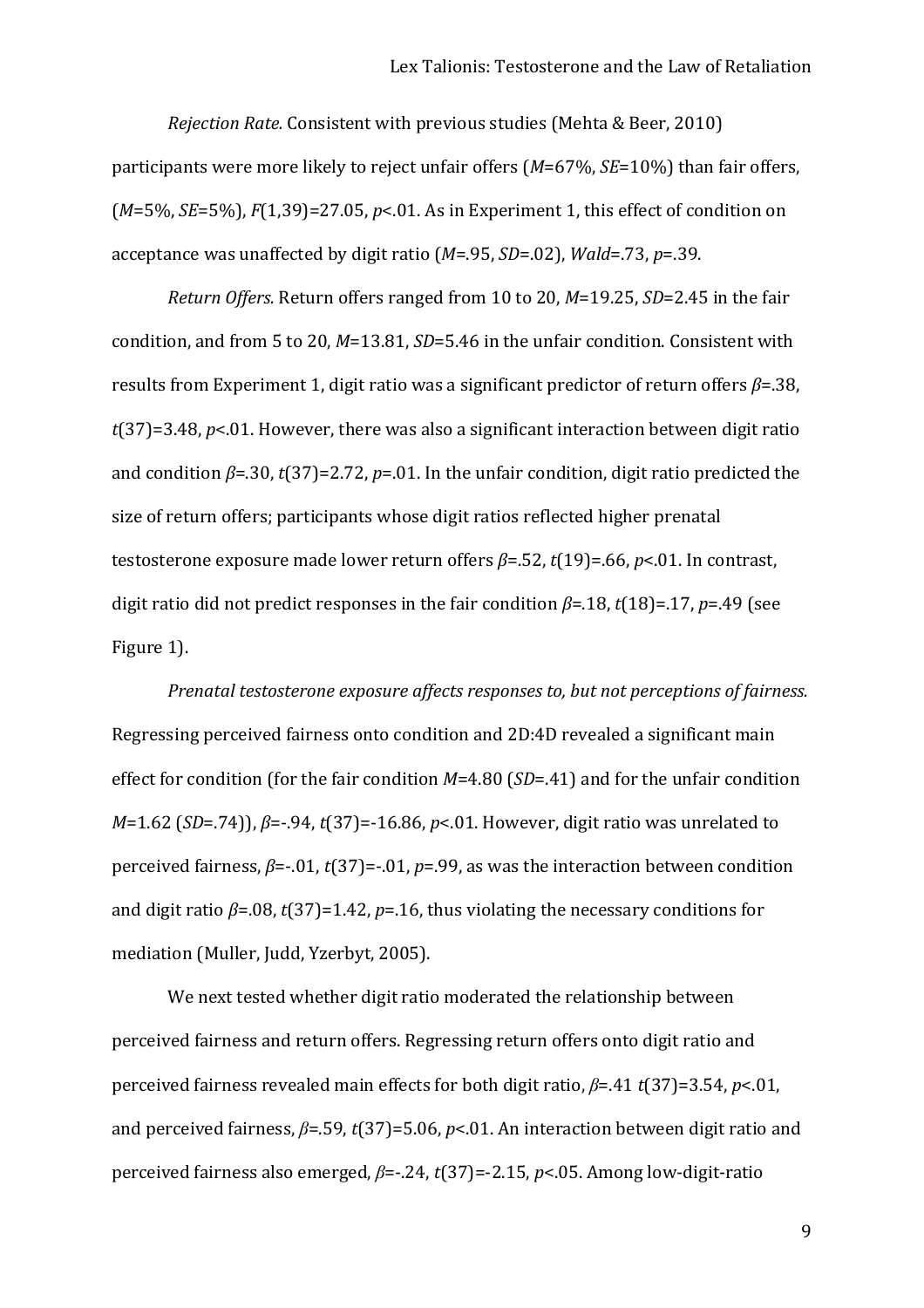participants, perceived fairness strongly predicted return offers *β*=.81, *t*(37)=5.37,  $p$ <.01, whereas among high-digit-ratio participants the effect was significantly smaller,  $\beta$ =.33, *t*(37)=1.99, *p*=.05 (see Figure 2). Overall, testosterone did not alter the perceived fairness of low-ball offers but affected whether participants felt justified in acting on their sense of unfairness by responding with low offers themselves.

## General Discussion

The current research tested whether the organizing effects of prenatal testosterone exposure predict aggressive responses only after provocation. Across two experiments individual differences in prenatal exposure to testosterone predicted retributional responding after receiving unfair offers. In Experiment 1, both male and female participants whose digit ratios indicated higher levels of prenatal testosterone exposure made lower return offers following an unfair offer. Experiment 2 replicated the effect in an unfair offer condition, but found that when participants received a fair offer of 50%, digit ratio no longer predicted return offers. Experiment 2 also found digit ratio did not alter the *perceived* fairness of low-ball offers but predicted how people *responded* to this unfairness. Those with lower digit ratios were more likely to act on their sense of unfairness by responding with retribution. Our findings suggest that the organizing effects of prenatal testosterone exposure lead individuals to embrace confrontation as a means of communicating unwillingness to be exploited by others.

It is curious that across both experiments that testosterone's effects were associated with low return offers but, similar to Eisenegger et al. (2010) and Zak et al.  $(2009)$ , had no bearing on rejection rates, as both provide a means of punishing others for their offense. One possible explanation for this is that in contrast to some previous designs, our experiment provided no measure of minimum acceptance level; rather, we only assessed willingness to accept a rather low offer. Consequently, our rejection rate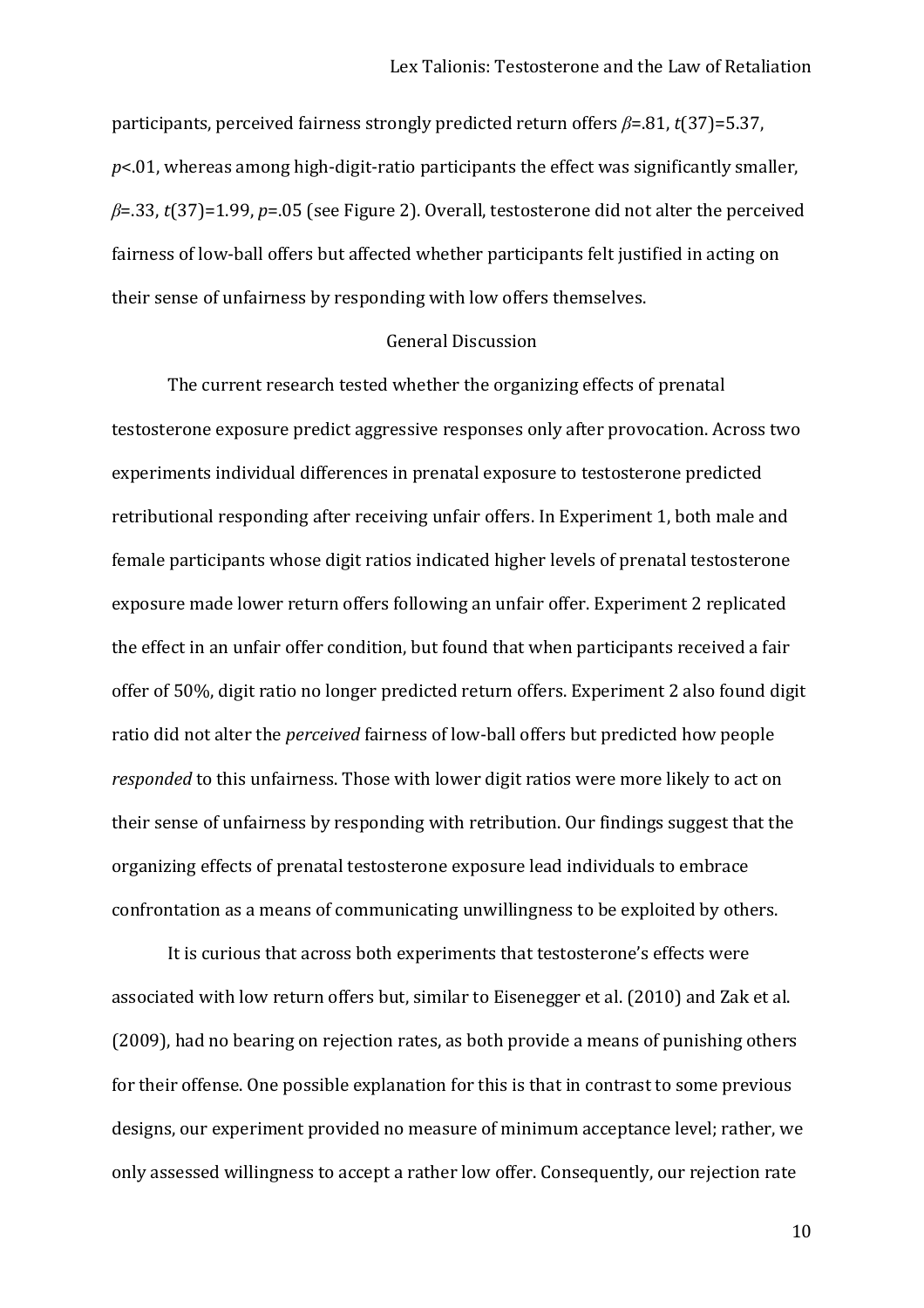variable provided little variance, and was notably higher than in previous research (Mehta & Beer, 2010; Burnham, 2007). These high rejection rates, possibly exacerbated by the face-to-face design and the large sums of money, may have obscured a possible relationship with testosterone. Future research should vary how unfair the offer is to see if testosterone emerges as a predictor of offer acceptance when there is more variability.

## Conclusion

Violations of fairness present individuals with a difficult choice. Should one turn the other cheek in an attempt to placate the aggressor, offering submission and forgiveness as a conciliatory path to peace? Or alternatively, should one respond in kind, risking escalation and further aggression in order to cultivate a reputation of pluck and principle? While having its place, such a tit-for-tat strategy is best employed judiciously, lest one's nose be cut off in an attempt to save face. The present data suggest that testosterone is influential in shaping such responses. The fact that testosterone both motivates a preference for retributive justice and undermines the neural basis of self-control (Mehta & Beer, 2010) may be one reason why many advise that revenge, is indeed a dish best served cold.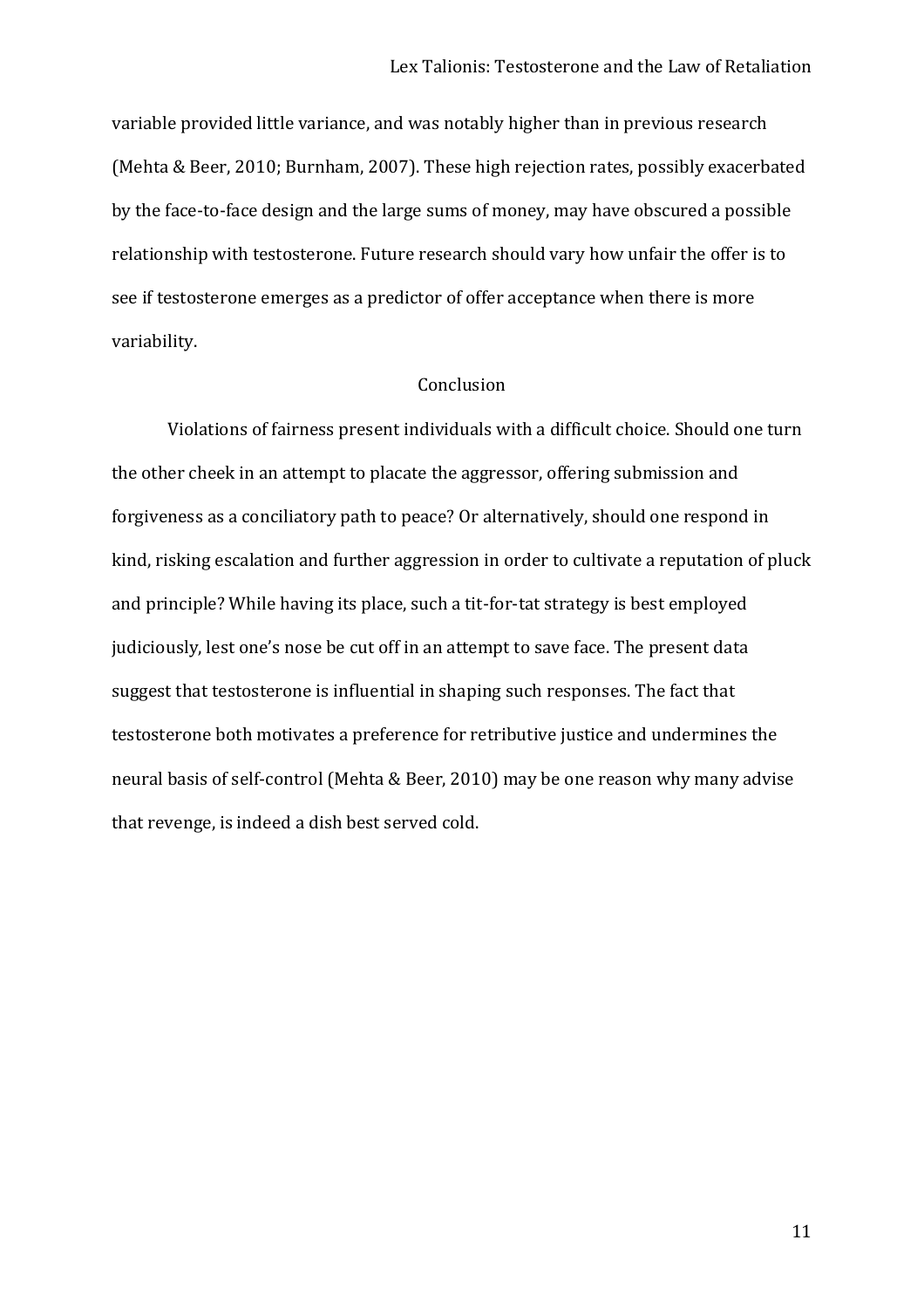#### References

- Archer, J. (2006). Testosterone and human aggression: An evaluation of the challenge hypothesis. *Neuroscience and Biobehavioral Reviews*, 30, 319-345.
- Booth, A., Granger, D. A., Mazur, A., & Kivlighan, K. T. (2006). Testosterone and social behavior. Social Forces, 85, 180-204.
- Burnham, T. (2007). High-Testosterone men reject low ultimatum game offers. *Proceedings of the Royal Society B, 274, 2327-2330.*
- Camerer, C. F. (2003). *Behavioral game theory-experiments in social interaction.* Princeton, NJ: Princeton University Press.
- Campbell, B. C., Dreber, A., Apicella, C. L., Eisenberg, D. T., Gray, P. B., Little, A. C., et al. (2010). Testosterone exposure, dopaminergic reward, and sensation-seeking in young men. *Physiology & Behavior*, 99, 451-6.
- Edwards, D. A. (2006). Competition and testosterone. *Hormones and Behavior*, 50, 681-683.
- Eisenegger, C., Naef, M., Snozzi, R., Heinrichs, M., & Fehr, E. (2010). Prejudice and truth about the effect of testosterone on human bargaining behaviour. *Nature*, 463, 356-9.
- Eisenegger, C., Naef, M., Snozzi, R., Heinrichs, M., & Fehr, E. (2010). Prejudice and truth about the effect of testosterone on human bargaining behaviour [supplemental] material]. *Nature*, 463, 356-9. doi: 10.1038/nature/08711
- Gouldner, A. W. (1960). The norm of reciprocity: A preliminary statement. *American Sociological Review, 25, 161-178.*
- Gray, P.B., Yang, C.J., & Pope, H.G. Jr. 2006. Fathers have lower salivary testosterone levels than unmarried men and married non-fathers in Beijing, China. *Proceedings of the Royal Society of London B: Biological Sciences* 273: 333-339*.*

Henrich, J. et al. (2001). In search of Homo Economicus: behavioral experiments in 15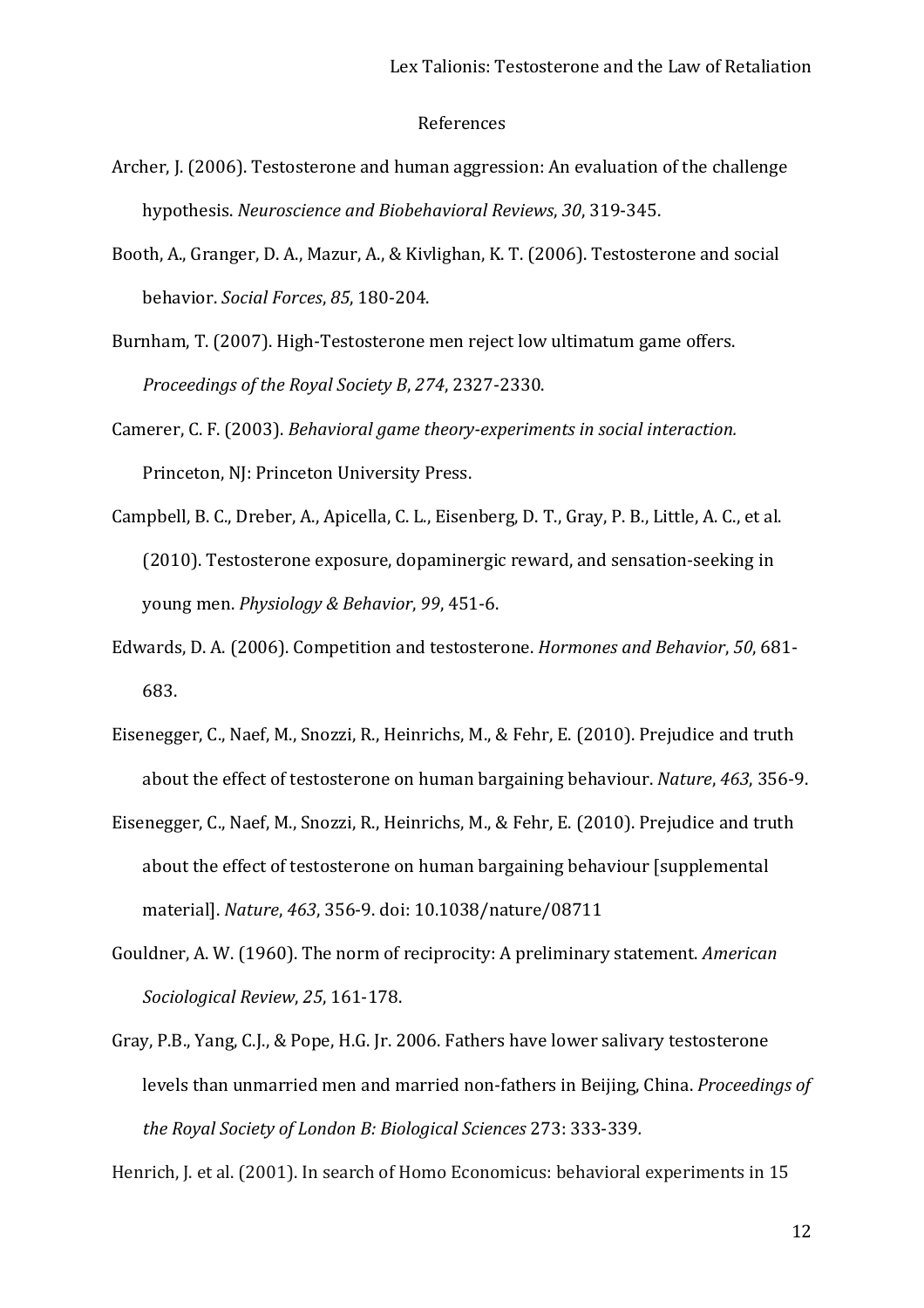small-scale societies. Am. Econ. Rev. 91, 73–78.

- Honekopp, J., Bartholdt, L., Beier, L., & Liebert, A. (2007). Second to fourth digit length ratio (2D:4D) and adult sex hormone levels: New data and meta-analytic review. *Psychoneuroendocrinology*, 32, 313-321.
- Josephs, R. A., Sellers, J. G., Newman, M. L., & Mehta, P. H. (2006). The mismatch effect: When testosterone and status are at odds. *Journal of Personality and Social Psychology*, 90, 999-1013.
- Manning, J. T. (2002). *Digit ratio: A pointer to fertility, behavior, and health.* New Brunswick, New Jersey: Rutgers University Press.
- Manning, J. T., Scutt, D., Wilson, J., & Lewis-Jones, D. I. (1998). The ratio of 2nd to 4th digit length: A predictor of sperm numbers and concentrations of testosterone, luteinizing hormone and oestrogen. *Human Reproduction*, 13, 3000-3004.
- Mazur, A. & Booth, A. (1998). Testosterone and dominance in men. *Behavioral and Brain Sciences, 21, 353-63.*
- McIntyre, M., Gangestad, S. W., Gray, P. B., Chapman, J. F., Burnham, T. C., O'Rourke, M. T., et al. (2006). Romantic involvement often reduces men's testosterone levels--but not always: The moderating role of extrapair sexual interest. *Journal of Personality and Social Psychology*, 91, 642 - 651.
- Mehta, P. & Beer, J. (2010). Neural mechanisms of the testosterone-aggression relation: The role of the orbitofrontal cortex. *Journal of cognitive neuroscience, 22*, 2357-2368*.*
- Millet, K. & Dewitte, S. (2007). Digit ratio (2D:4D) moderates the impact of an aggressive music video on aggression. *Personality and Individual Differences*, 43, 289-294.
- Muller D, Judd CN, & Yzerbyt VY. (2005). When Moderation Is Mediated and Mediation Is Moderated. *Journal of Personality and Social Psychology, 89, 852-863.*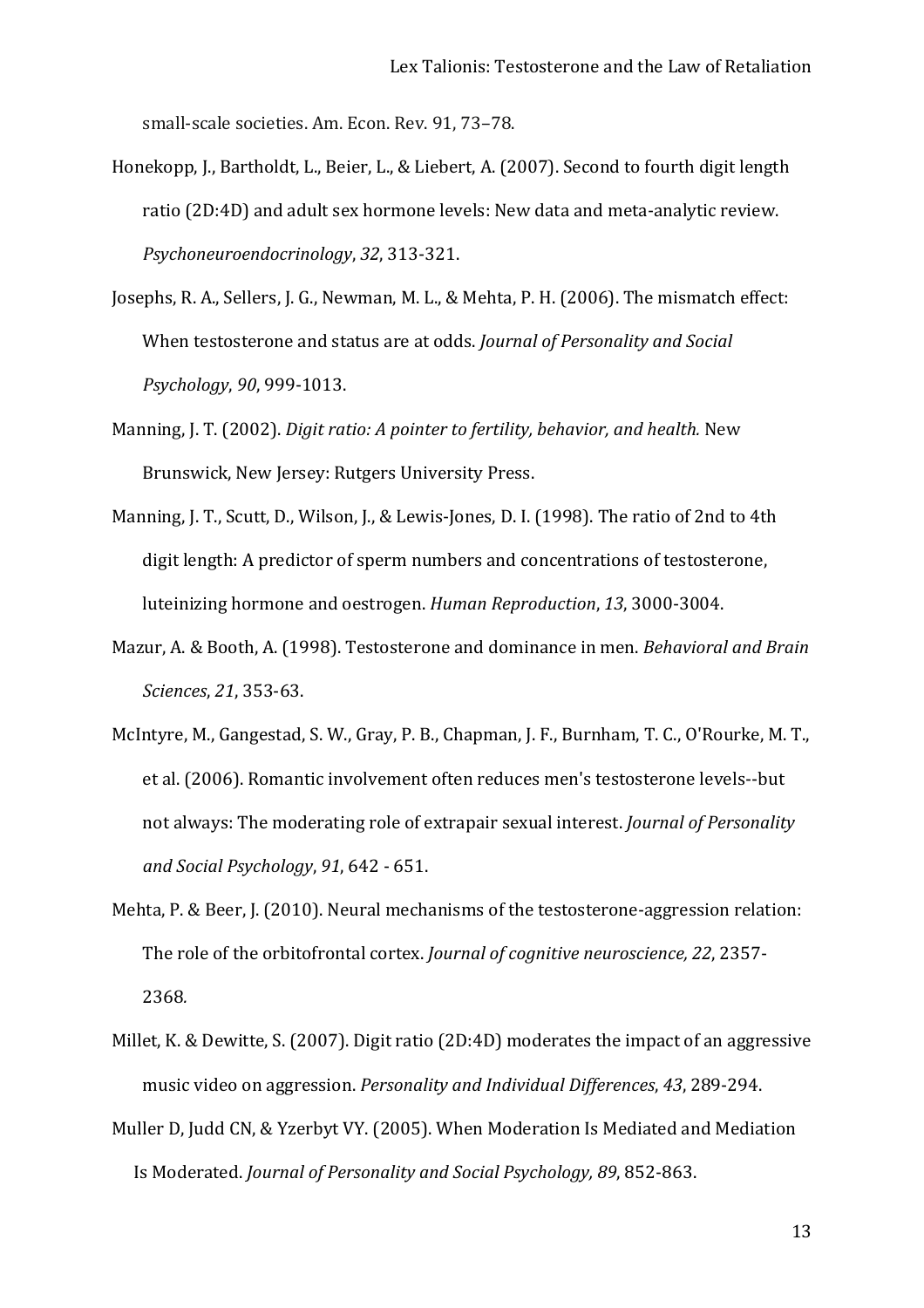- Ronay, R., & von Hippel, W. (2010). Power, testosterone, and risk-taking. Journal of **Behavioral Decision Making.**
- Sanchez-Pages, S., & Turiegano, E. (2010). Testosterone, facial symmetry and cooperation in the prisoners' dilemma. Physiology and Behavior, 99, 355-361.
- Touitou, Y., & Haus, E. (2000). Alterations with aging of the endocrine and neuroendocrine circadian system in humans. Chronobiology International, 17, 369-390.
- Van den Berg, & Dewitte (2006). Digit ratio (2D : 4D) moderates the impact of sexual cues on men's decisions in ultimatum games. Proceedings of the Royal Society, 273, 20091 - 20095.
- Zak, P. J., Kurzban, R., Ahmadi, S., Swerdloff, R. S., Park, J., Efremidze, L., et al. (2009). Testosterone administration decreases generosity in the ultimatum game. Plos One, 4, e8330.